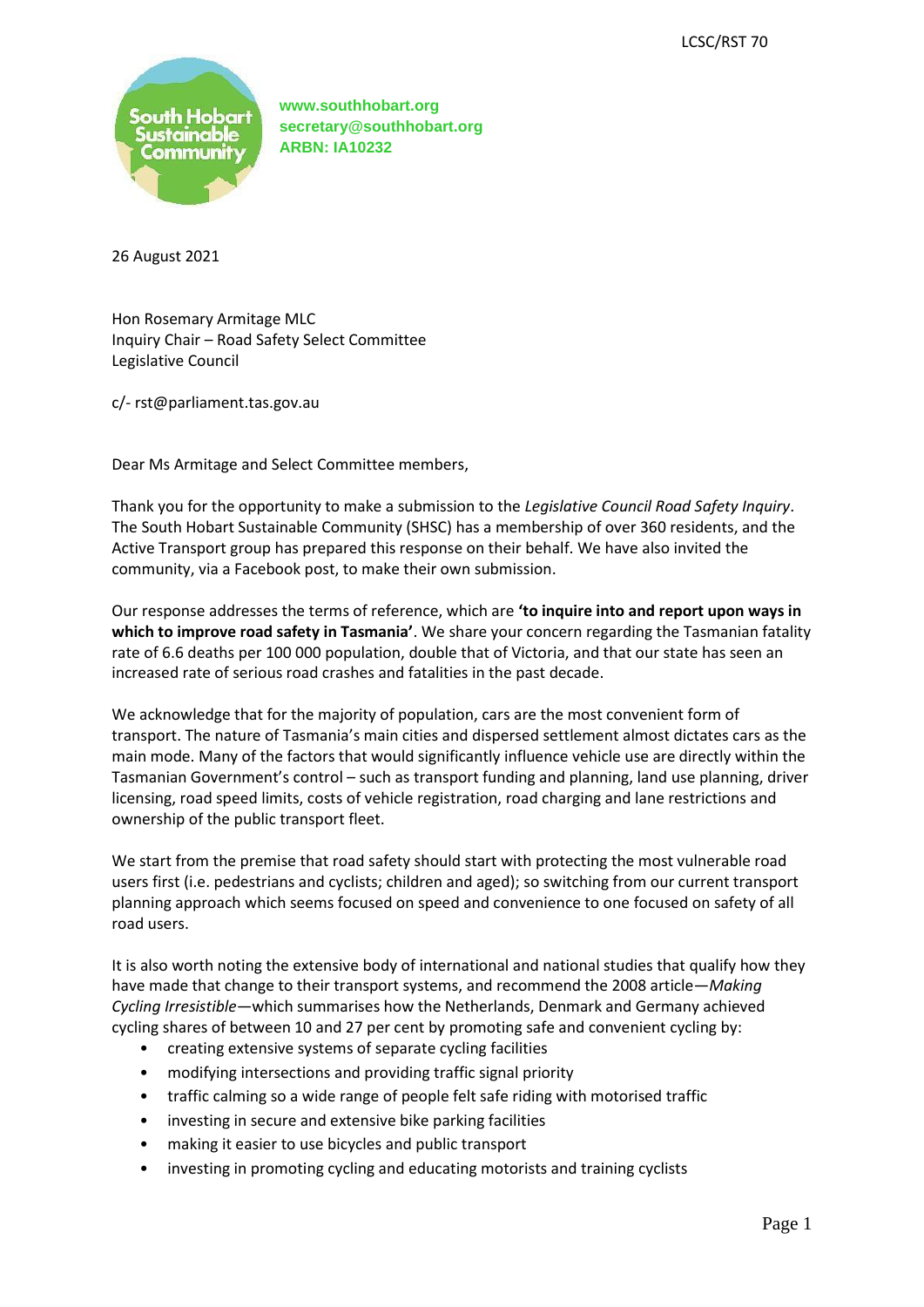

- modifying traffic laws to provide cyclists with greater protection
- making car use less convenient and more expensive.

Achieving major change required agencies to understand and address in the strategy the needs of people who don't regularly cycle. New or inexperienced cyclists are likely to require infrastructure and road conditions that provide a high degree of separation and protection from traffic, education about cycling basics and encouragement to take up cycling.

### **CYCLIST SAFETY INCIDENT RATES**

In the last ten years 11 people have lost their lives' in Tasmania and 104 have incurred a serious injury whilst riding a bike.<sup>1</sup> Motor vehicles are involved in 80% of crashes that result in the death of a person riding a bike<sup>2</sup>.

To reduce the number of people who get killed while riding a bike we need to create more separate spaces to ride, lower speed limits in built up areas, create smarter vehicles and put in place more supportive legislation for bike riders.



Bike rider fatalities have not reduced for 20 years, despite all other road user deaths decreasing. (Australia wide figures).

### **HOBART'S CYCLING RATES**

Hobart City Council's "Bike Plan" had a target for the number of trips by bicycle to be 5% by the year 2002 and 10% by the year 2012<sup>3</sup>. In 2019, 1% of trips in Greater Hobart were by bicycle<sup>4</sup>.

According to State Growth's Active Transport Strategy most people are prepared to cycle up to 30 minutes or around 10 km to access work or education. <sup>5</sup> The 2019 Greater Hobart Travel Survey found the average trip to be 8.4km.

<sup>1</sup> https://www.bicyclenetwork.com.au/newsroom/2021/08/12/road-safety-that-helps-people-riding/

<sup>2</sup> https://www.bicyclenetwork.com.au/our-campaigns/bike-rider-fatalities/

<sup>3</sup> www.hobartcity.com.au/Council/Strategies-and-plans/Bike-plan

<sup>4</sup> www.transport.tas.gov.au/\_\_data/assets/pdf\_file/0009/263466/Greater\_Hobart\_Household\_Travel\_Survey.pdf 5www.stategrowth.tas.gov.au/ data/assets/pdf file/0004/88780/Tasmanian walking and cycling for active transport strategy.PDF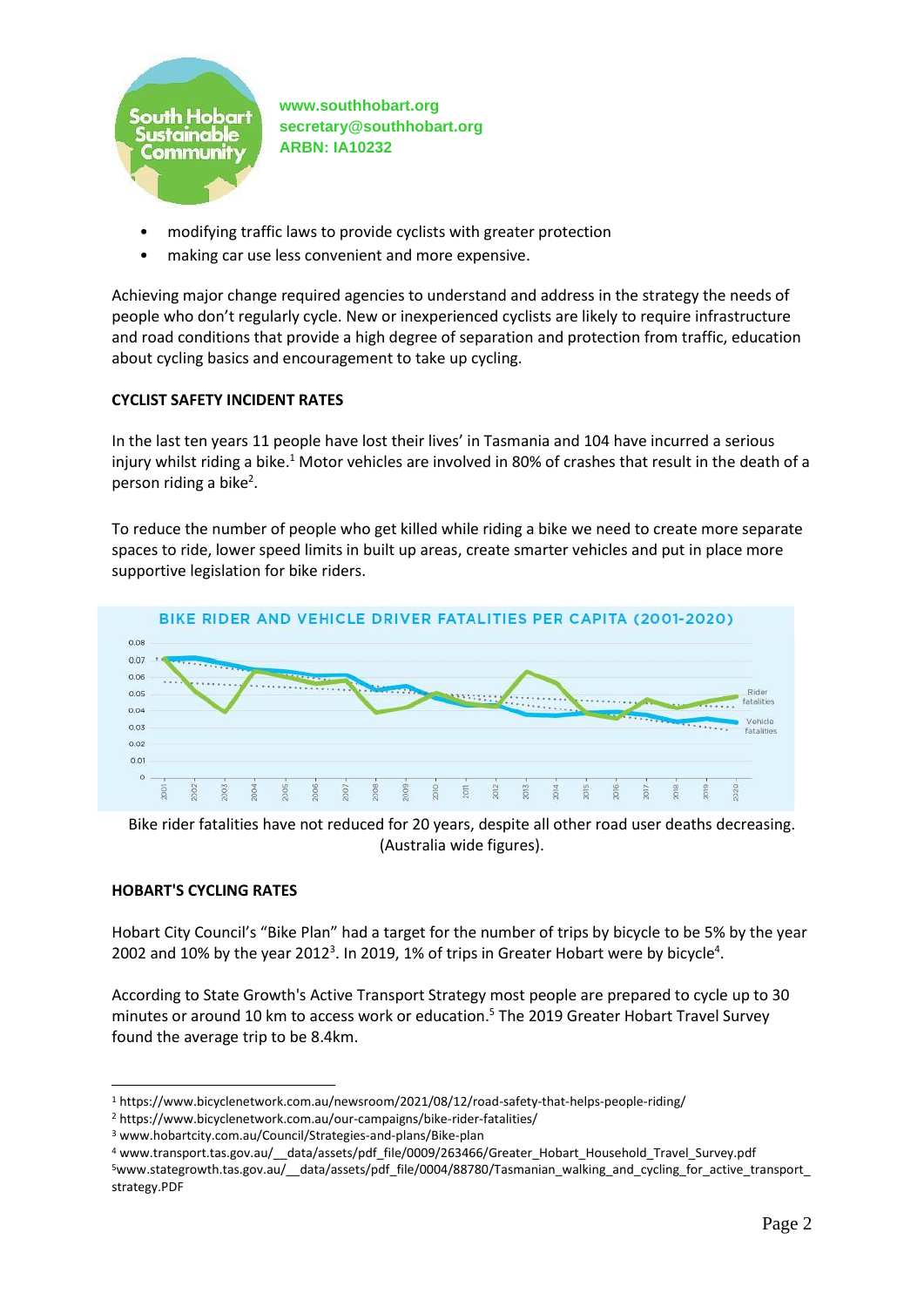

With electric bikes becoming popular, people are becoming even more willing to commute by bicycle. However, many reports cite road safety as being major deterrent when people choose not cycle. 6

## **HOBART'S BIKE LANES**

Between 2008 - 2018 approximately 15km of bike tracks have been created in Hobart, the majority being painted lanes (where bikes often travel between parked cars and traffic moving at 50km/hr).

Parked cars present significant risks to cyclists due to the possibility of a car door opening; this is called 'dooring'. In Victoria between July 2011 and June 2016, according to VicRoads, **there were 771 car doorings involving bike riders**. Of these two were fatalities and 177 were serious injuries.<sup>7</sup>

Protected bike lanes that put a physical barrier between people driving cars and people on bikes stops crashes from happening. There are no 'protected bike lanes' in Hobart.



*Hobart Bike Lanes - Proposed and existing<sup>8</sup>*

<sup>6</sup>www.australasiantransportresearchforum.org.au/sites/default/files/2008\_Bauman\_Rissel\_Garrard\_Ker\_Spiedel\_Fishman.pdf  $7$  https://www.bicyclenetwork.com.au/our-campaigns/dooring/

<sup>8</sup> https://www.hobartcity.com.au/files/content/public/council/strategies-and-plans/city-of-hobart-transport-strategy-2018-30/transport-strategy-themes-doc.pdf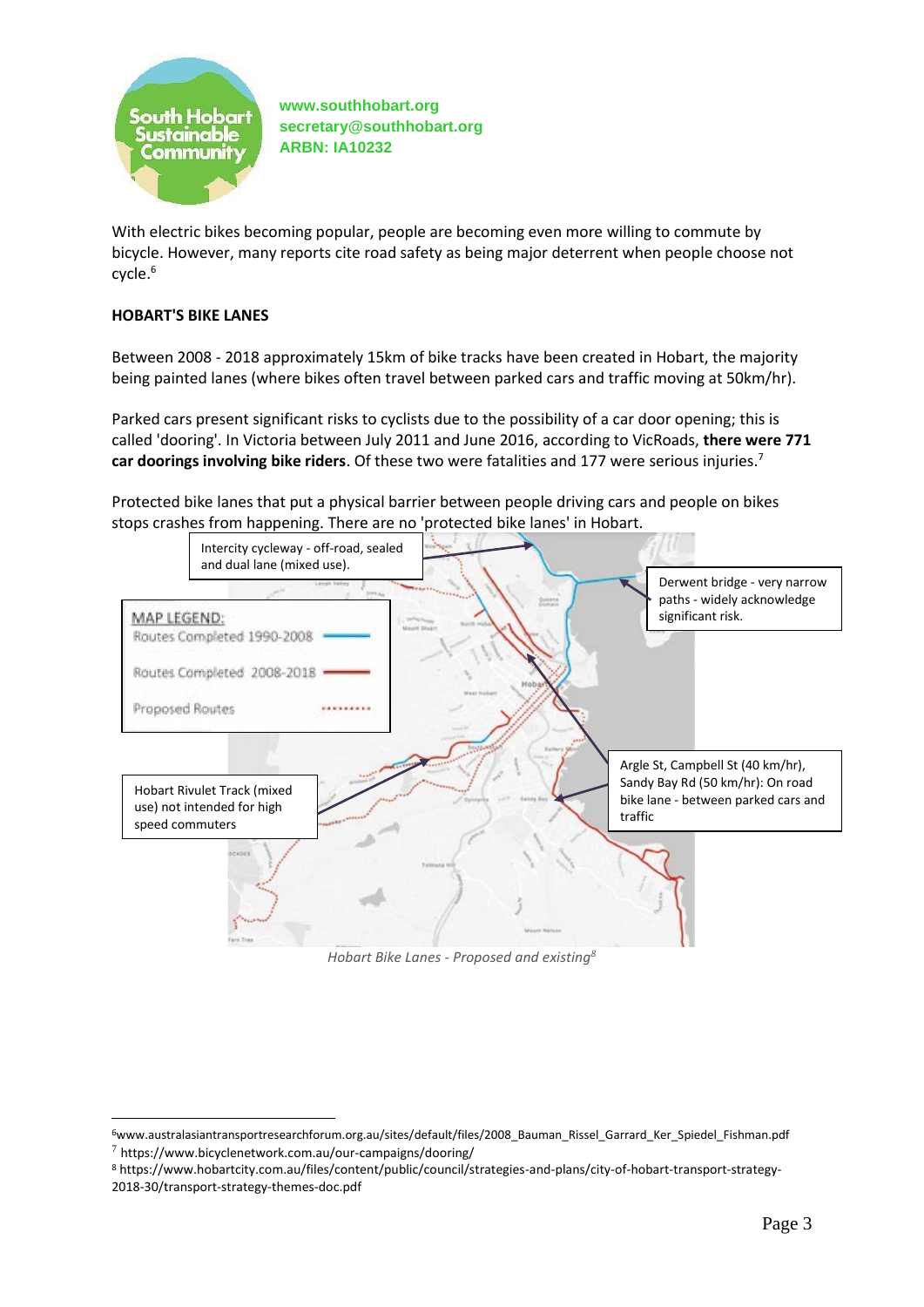



*Sandy Bay Road bike lane - constructed 2014-16. Showing risks typical of Hobart's painted bike lanes. The cyclist is exposed to both a 'dooring risk' and minimal space. Many cars do not provide a 1m overtaking gap when overtaking. The speed limit is 50 km/hr.*

### **SOUTH HOBART - CONDITIONS AND RISKS**

**South Hobart has one of the highest commuter cycling rates in the country with 7% of people commuting by bike**, compared to 1% in Greater Hobart and 1% in Greater Melbourne (2016 Census).

The number of cyclists in South Hobart has increased from 2% in 2001. We believe this is, in part, due to the improved Hobart Rivulet Track conditions providing a safe riding experience. This is in contrast to some of the other inner Hobart suburbs where cycling doesn't even register on ABS Quick Stats at 4%, such as North Hobart, West Hobart (3%), New Town and Sandy Bay.

We also note South Hobart has a high walking rate - comprising 15% of journeys to work (2016 Census). This has remained fairly stable over time, with only a marginal increase from 14% in 2001. Obviously the proximity to major employment generators such as the CBD and UTAS campus is a significant factor, with the lower half of the suburb being within a 30 minute walk.

### *Hobart Rivulet Track*

The Hobart Rivulet Track was upgraded in 2015-16 and is a largely unsealed 2.6 km track from Cascade Brewery to Hobart CBD. Many cyclists and pedestrians use the Rivulet Track to commute. The 2011 Hobart Rivulet Strategic Master Plan states the track was never intended for high speed commuter traffic and recommends to investigate improvements for Cascade Road<sup>9</sup>.

### *Macquarie St, Cascade Road and Strickland Avenue*

Many cyclists use the Hobart Rivulet Track to commute, however a consistent stream of cyclists use Cascade Road for their commute. Cascade Road is faster, is more direct and has better links to surrounding suburbs. Also, many do not feel safe on Rivulet Track after dark.

<sup>9</sup> https://www.hobartcity.com.au/files/assets/public/strategies-and-plans/hob-riv-park-strat-mast-plan.pdf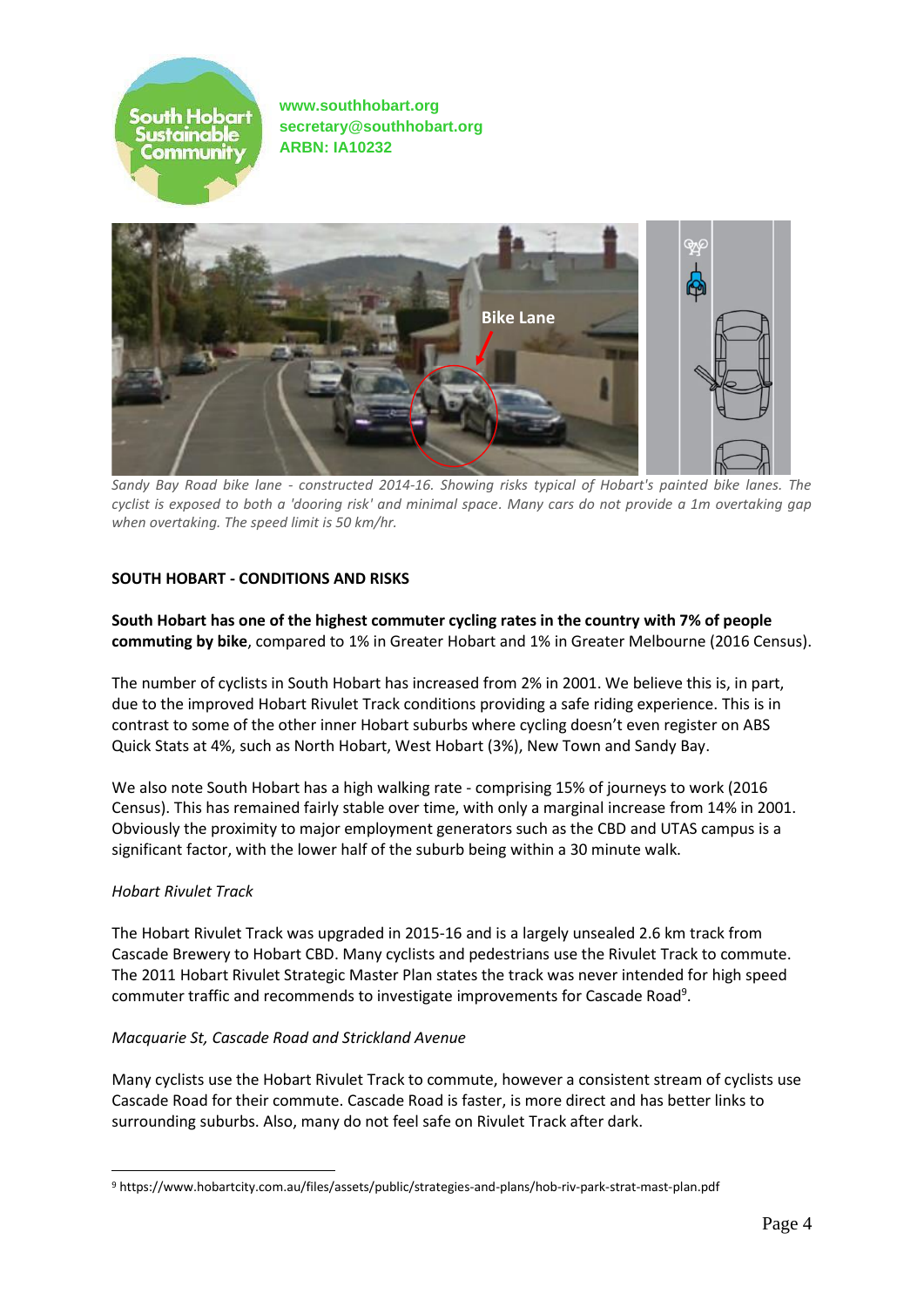

On Macquarie Street, Cascade Road, cyclists are exposed cars travelling at 50km/hr (with many travelling faster), trucks travelling to and from Cascade Brewery, a 'dooring' risk from parked cars and an uneven road surface. It is notable that City of Hobart has invested in "raised threshold crossings" at five street intersections on the southern side of Macquarie Street between D'Arcy St and Southern Outlet.

This road treatment not only improves accessibility for pedestrians, but people on mobility devices, wheelchairs and prams, and acts as a visual cue for motorists that pedestrians have a legitimacy in the road corridor. This should be the default construction in local shopping districts and on new estates, or reconstruction of urban and suburban roads, to encourage more walking/accessibility.



Elboden St and Macquarie St junction "raised threshold" treatment - constructed 2019.

Strickland Avenue is a narrow and windy road with long stretches with no footpaths, and minimal street lighting. The speed limit is 50km/hr.

# **146 cyclists were recorded on the Hobart Rivulet Track and 100 on Macquarie Street during the 2019 nationwide commuter count.<sup>10</sup>**

# *South Hobart Primary School*

Bicycles are a great way to provide children with independence, transport and exercise. Yet 16% of car trips in Hobart are for the school drop off / pick  $up^{11}$ ; many parents do not think our roads are safe for cycling.

<sup>&</sup>lt;sup>10</sup> https://www.bicyclenetwork.com.au/our-services/transport-surveys-and-data/data-dashboard/

<sup>&</sup>lt;sup>11</sup> www.transport.tas.gov.au/ data/assets/pdf file/0009/263466/Greater\_Hobart\_Household\_Travel\_Survey.pdf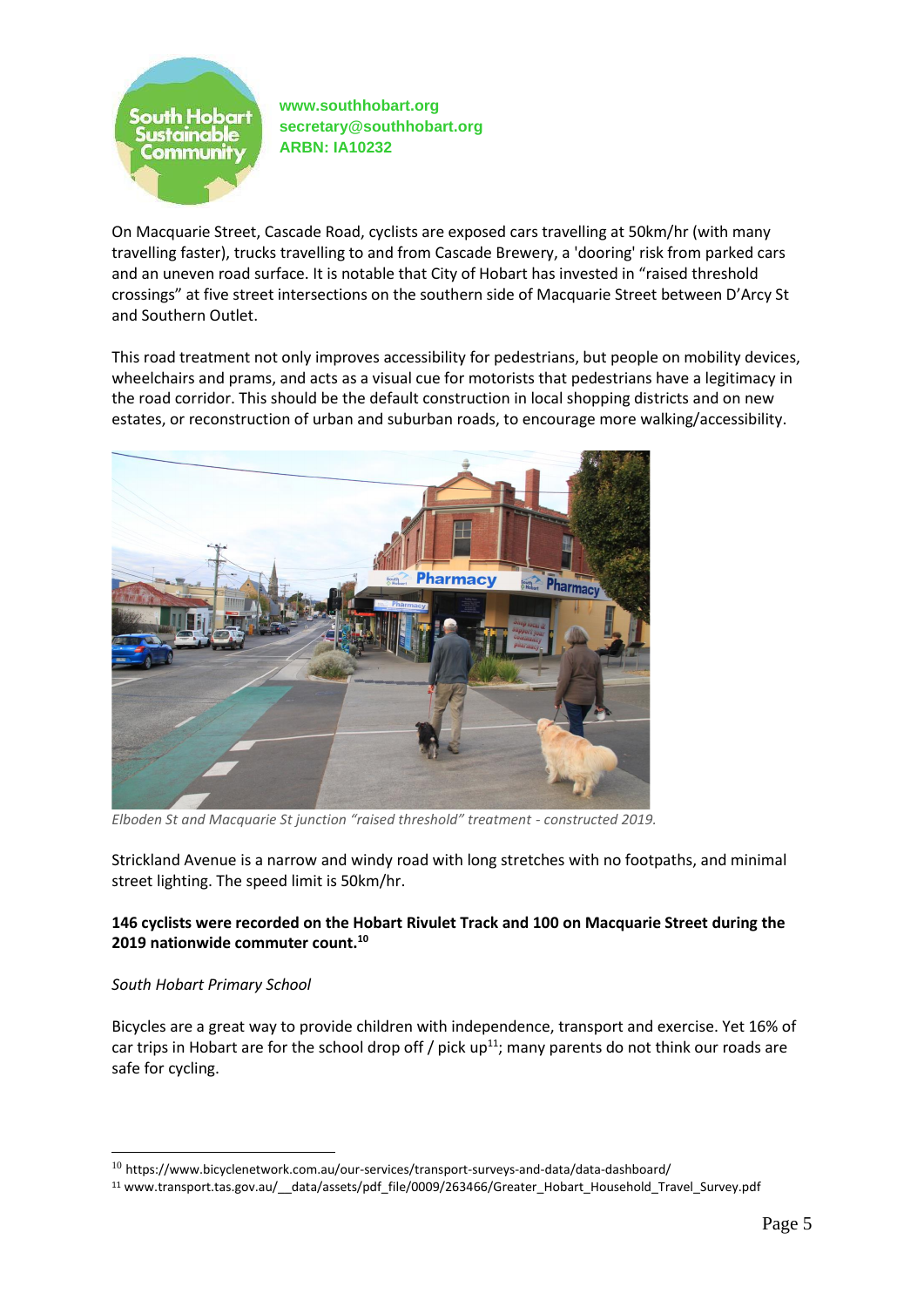

South Hobart Primary School is located adjacent to the Rivulet Track and many children use the rivulet to travel to school and 'cargo bikes' becoming more popular for parents. However, many of those living without direct access to the Rivulet Track, are not comfortable with allowing their children to cycle. School drop-offs by car still significantly contribute to congestion around the school.

# **WAYS TO IMPROVE ROAD SAFETY IN SOUTH HOBART (with potential for successful initiatives to be applied throughout Tasmania)**

We should be protecting the most vulnerable road users, some of the most effective ways to do so are discussed below.

### **Segregated bike lanes**

One of the most effective interventions to protect people riding is to separate them as much as possible from larger vehicles. While there is Austroads advice to separate people on bicycles from vehicles once traffic volumes and speed reach a certain point, very few places in Tasmania do so.

### **Speed limits**

Speeding is a great risk for vulnerable road users. A person hit by a vehicle travelling at 30 km/h has a 90% chance of survival, at 40 km/h it's 60% and at 50 km/h it's 10%. One of the simplest ways to improve the safety of vulnerable road users is to reduce speed limits. Making 40km/h a default in shopping districts and high foot traffic areas would be a logical first action.

### **Truck safety**

Nearly one-quarter of crashes where cyclists die in Australia involve heavy vehicles, and this statistic has not changed for the past 20 years. We'd like to see more safety devices on heavy vehicles that reduce these blind spots, and better education of drivers and cyclists/pedestrians.

### **Enforcement of safe passing distance laws**

We'd like to see police forces actively enforce minimum passing distance laws through activities like Operation Close Pass, which are used in countries like the UK. This uses footage taken from police cars or motorbikes, or by police officers on bicycles with the technology and backup to catch drivers who are breaking the law.

### **Better funding models**

The Tasmanian government does not have a dedicated funding stream for such infrastructure, with project funding and one-off cycling infrastructure funds announced during election campaigns and varying in size each time. There needs to be an ongoing fund to retrofit separated cycling infrastructure to state and council-owned roads. We endorse the State budget recommendation by peak body Bicycle Network Tasmania for a funding commitment of \$20 per person (\$10.8m for 2021-22) to enable the significant ongoing investment in tackling this task to begin.<sup>12 13</sup>

<sup>12</sup> <https://www.bicyclenetwork.com.au/newsroom/2021/08/12/road-safety-that-helps-people-riding/>

<sup>&</sup>lt;sup>13</sup> <https://www.bicyclenetwork.com.au/our-campaigns/submissions/tas-budget-1921-22/>